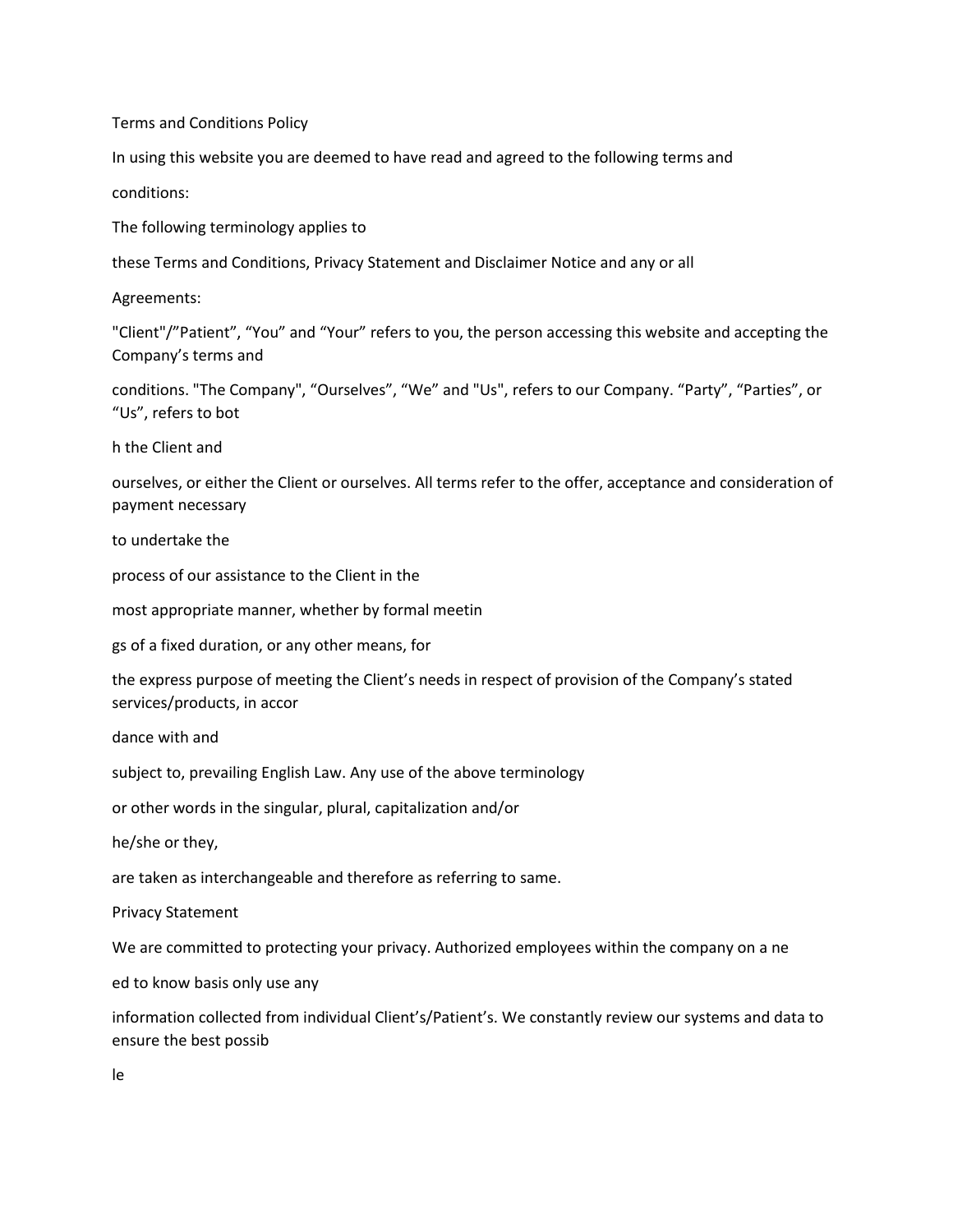service to our Clients/Patients. Law has created specific offences for unauthorized actions agains

t and we will investigate any such

actions with a view to prosecuting and/or taking civil proceedings to recover damages against those responsible if any patien

t's

rights or records are violated.

Confidentiality

Under the Data Protection Act 1998 and HIPA

A as such, any information concerning the Client/Patient and their respective

Client/Patient Records may not be passed to third parties. Client /Patient records are regarded as confidential and therefore

will not

be divulged to any third party, other than

to insurance companies and or their legal representative and if legally required to do so to

the appropriate authorities. Clients/Patients have the right to request copies of any and all Client/Patient Records we keep,

on the

provision that we are given re

asonable notice of such a request. Clients/Patients are requested to retain copies of any literature

issued in relation to the provision of our services. Where appropriate, we shall issue Client's/Patient's with appropriate wr

itten

-

information, handouts or

copies of records as part of an agreed contract, for the benefit of both parties.

We will not sell, share, or rent your personal information to any third party or use your e

mail address for unsolicited mail.

Any emails sent by this Company will only be

in connection with the provision of agreed services and products that we

offer in an effort to educate our Patients.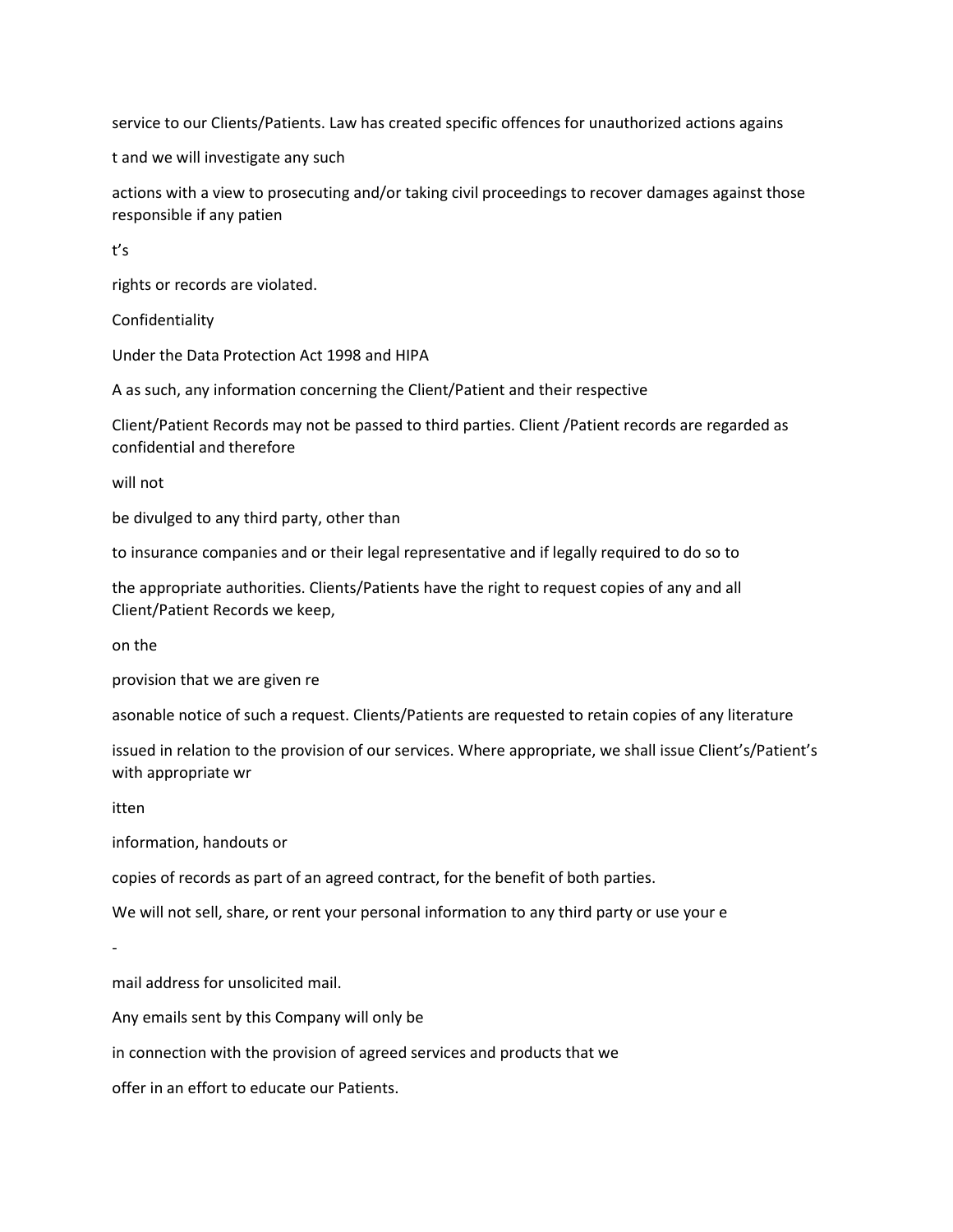Disclaimer

Exclusions and Limitations

The information on this web site is provided on an "as is" basis. To the fullest extent permitted

by law, this Company:

 $\Delta$ 

excludes all representations and warranties relating to this website and its contents or which is or may be provided by any

affiliates or any other third party, including in relation to any inaccuracies or omissions in this website an

d/or the

Company's literature; and

 $\bullet$ 

Excludes all liability for damages arising out of or in connection with your use of this website. This includes, without

limitation, direct loss, loss of business or profits (whether or not the loss of such profits was f

oreseeable, arose in the

normal course of things or you have advised this Company of the possibility of such potential loss), damage caused to

your computer, computer software, systems and programs and the data thereon or any other direct or indirect,

cons

equential and incidental damages.

This Company does not however exclude liability for death or personal injury caused by its negligence. The above exclusions a

nd

limitations apply only to the extent permitted by law. None of your statutory rights as a con

sumer are affected.

Payment

Cash or Personal Check with Bankers Card, all major Credit/Debit Cards, Bankers Draft or BACS Transfer are all acceptable

methods of payment for any service or product. All goods remain the property of the Company until paid for in full. .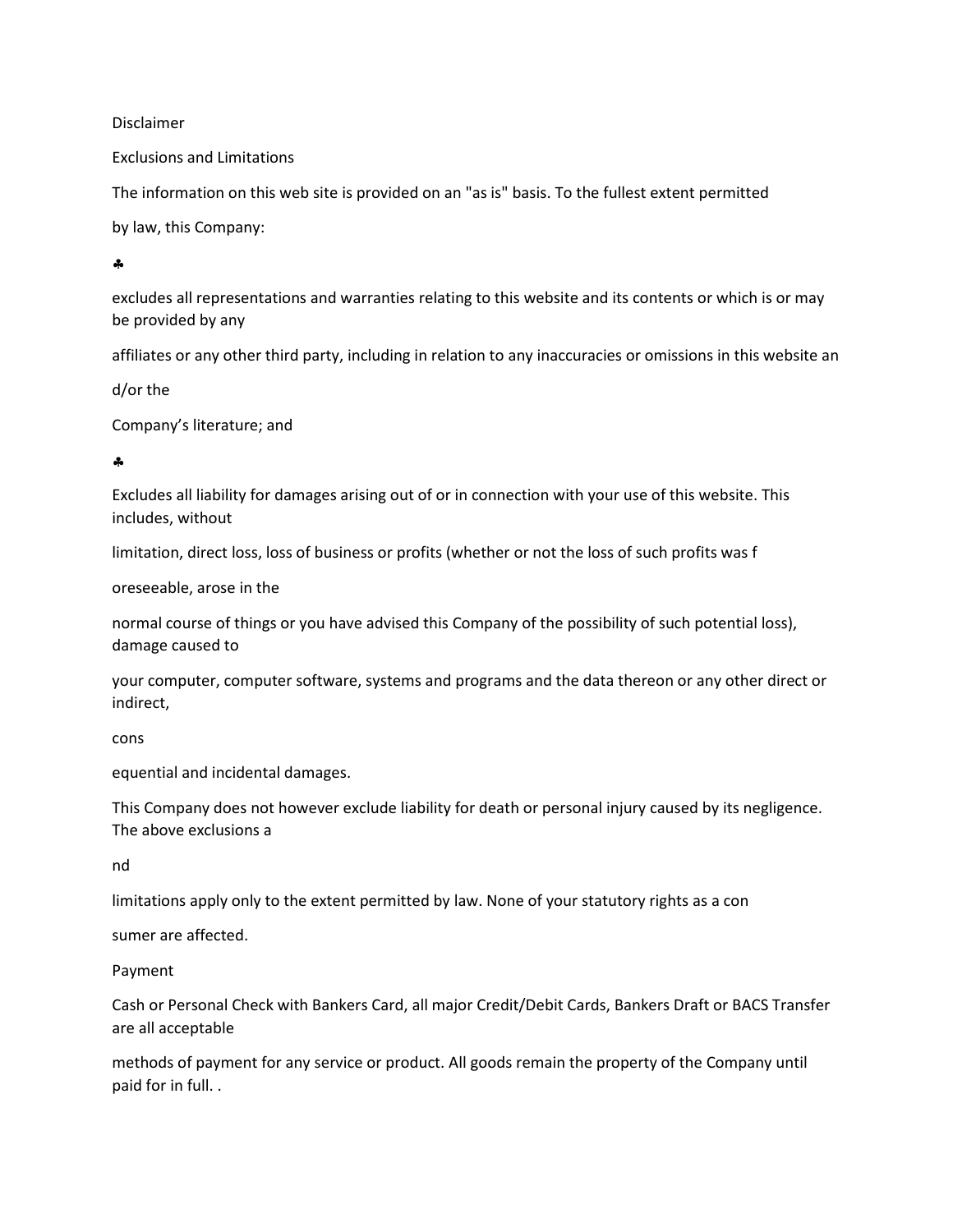Returned

chec

k

will incur a \$25.00 charge to cover banking fees and a

dministrative costs.

Cancellation Policy

Minimum 24 hours notice of cancellation required. Notification for instance, in person, via email, mobile phone 'text message

' and/or

fax, or any other mean

s will be accepted

Termination of Agreements and Refunds Policy

Both the Client/Patient and we have the right to terminate any Services Agreement for any reason, including the ending of ser

vices

that are already underway. No refunds shall be offered, whe

re a Service is deemed to have begun and is, for all intents and

purposes, underway. Any monies that have been paid to us which constitute payment in respect of the provision of unused servi

ces

shall be refunded.

Availability

Unless otherwise stated, th

e services featured on this website are only available within the United States. You are solely responsible

for evaluating the fitness for a particular purpose of any downloads, programs and text available through this site. Redistri

bution or

republication

of any part of this site or its content is prohibited, including such by framing or other similar or any other means, without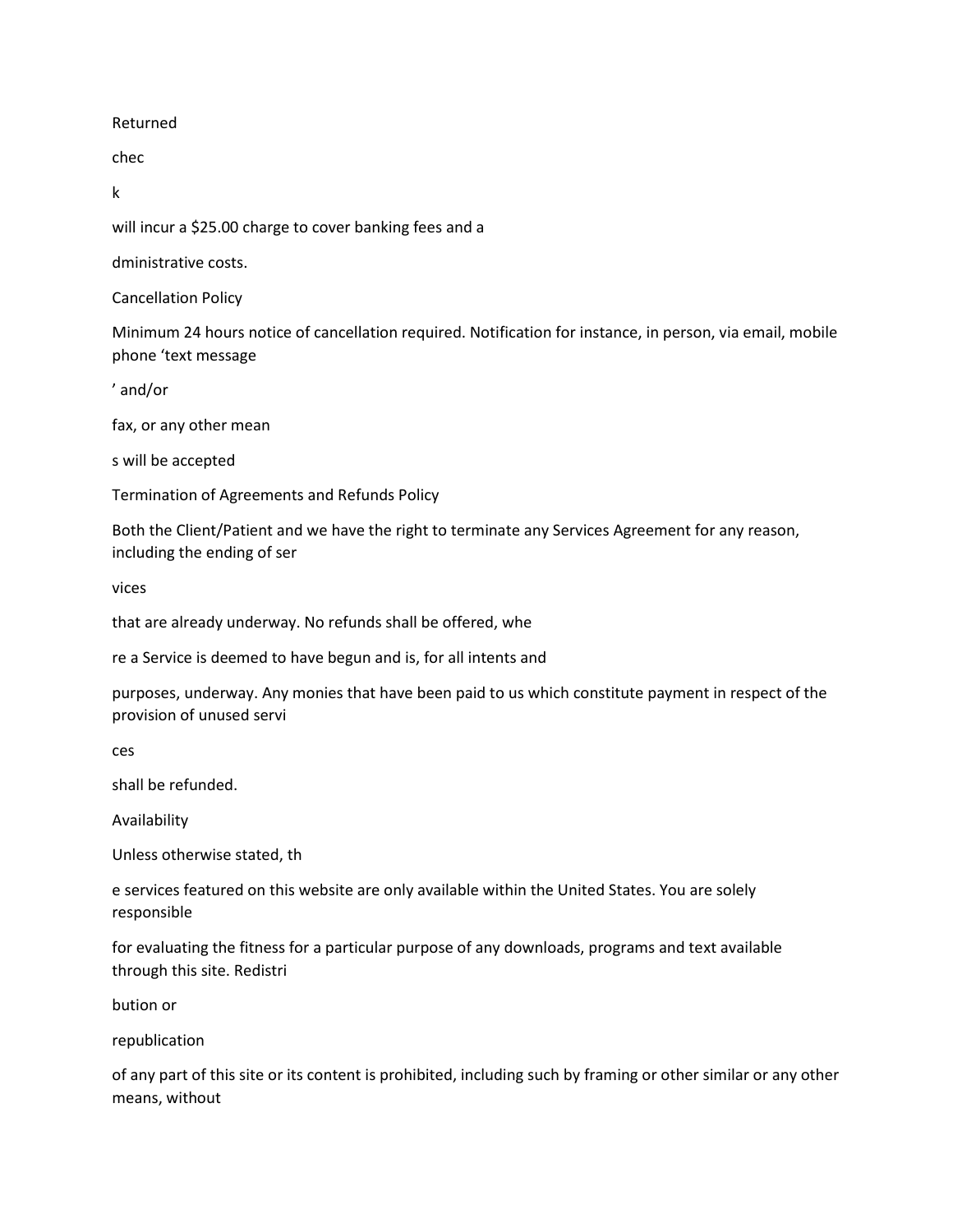the express written consent of the Company. The Company does not warrant that the service from this site will be uninterrupte

d,

t

imely or error free, although it is provided to the best ability. By using this service you thereby indemnify this Company, i

ts

employees, agents and affiliates against any loss or damage, in whatever manner, howsoever caused.

Links to this website

You

may not create a link to any page of this website without our prior written consent. If you do create a link to a page of thi

s

website you do so at your own risk and the exclusions and limitations set out above will apply to your use of this website by

lin

king

to it.

Links from this website

We do not monitor or review the content of other party's websites which are linked to from this website. Opinions expressed o

r

material appearing on such websites is not necessarily shared or endorsed by us and should

not be regarded as the publisher of

such opinions or material. Please be aware that we are not responsible for the privacy practices, or content, of these sites.

We

encourage our users to be aware when they leave our site & to read the privacy statements

of these sites. You should evaluate the

security and trustworthiness of any other site connected to this site or accessed through this site yourself, before disclosi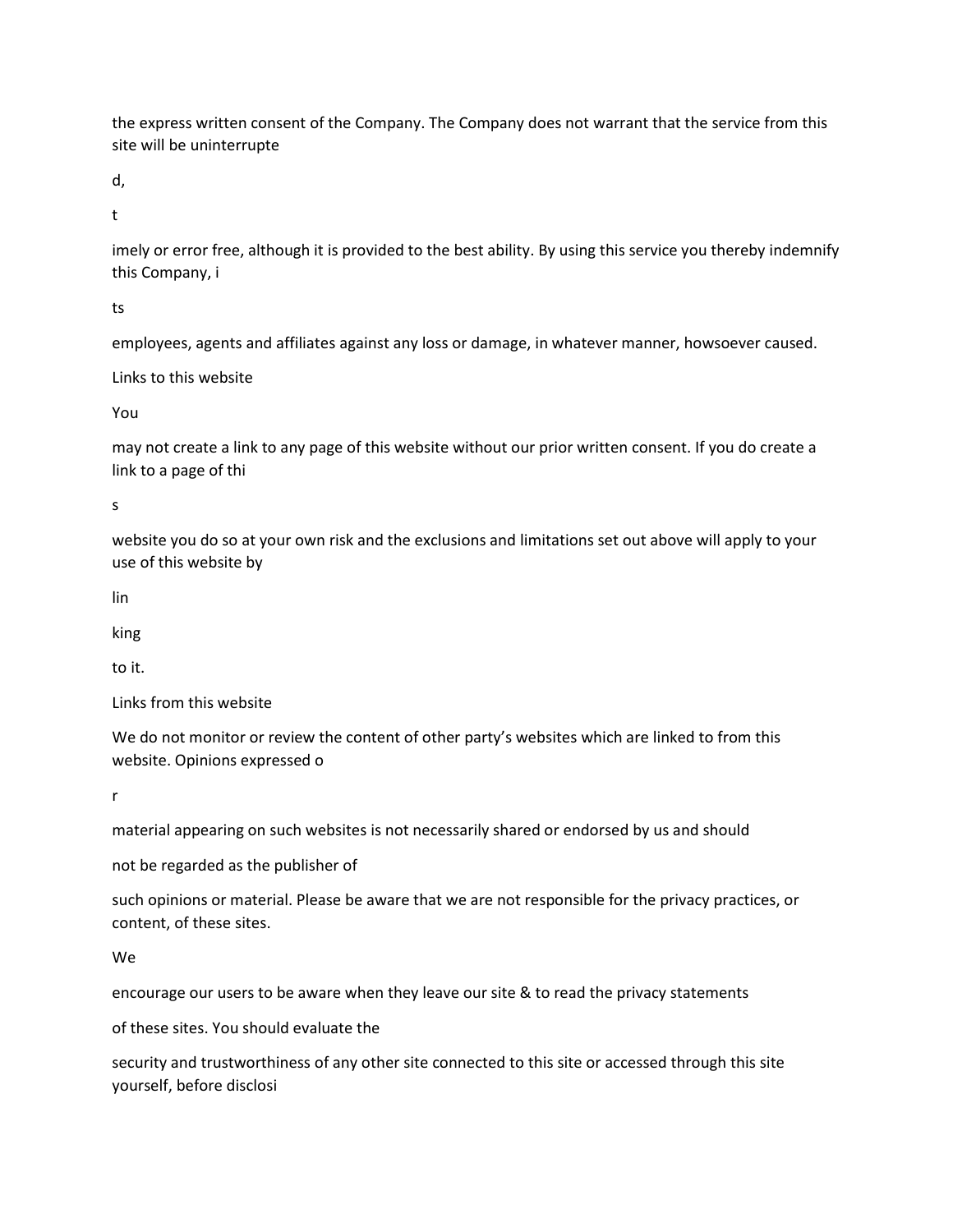ng any

personal information to them. This Company will not accept any responsibility for an

y loss or damage in whatever manner,

howsoever caused, resulting from your disclosure to third parties of personal information.

Copyright Notice

Copyright and other relevant intellectual property rights exist on all text relating to the Company's

services and the full content of this

website.

This Company's logo is a registered trademark of this Company in the United States. The brand names and specific services of

this

Company featured on this web site are trade marked.

Communication

We have several different e

-

mail addresses for different queries. These, & other contact information, can be found on our

**Contact** 

Us

link on our website or via Company literature or via the Company's stated telephone, facsimile or mobile telephone numbers.

This company is registered in Florida, USA with the Florida Division of Corporations

Force Majeure

Neither party shall be liable to the other for any failure to perform any obligation under any Agreement which is due to an e

vent beyond

the control of su

ch party including but not limited to any Act of God, terrorism, war, Political insurgence, insurrection, riot, civil unrest,

act of civil or military authority, uprising, earthquake, flood or any other natural or man made eventuality outside of our c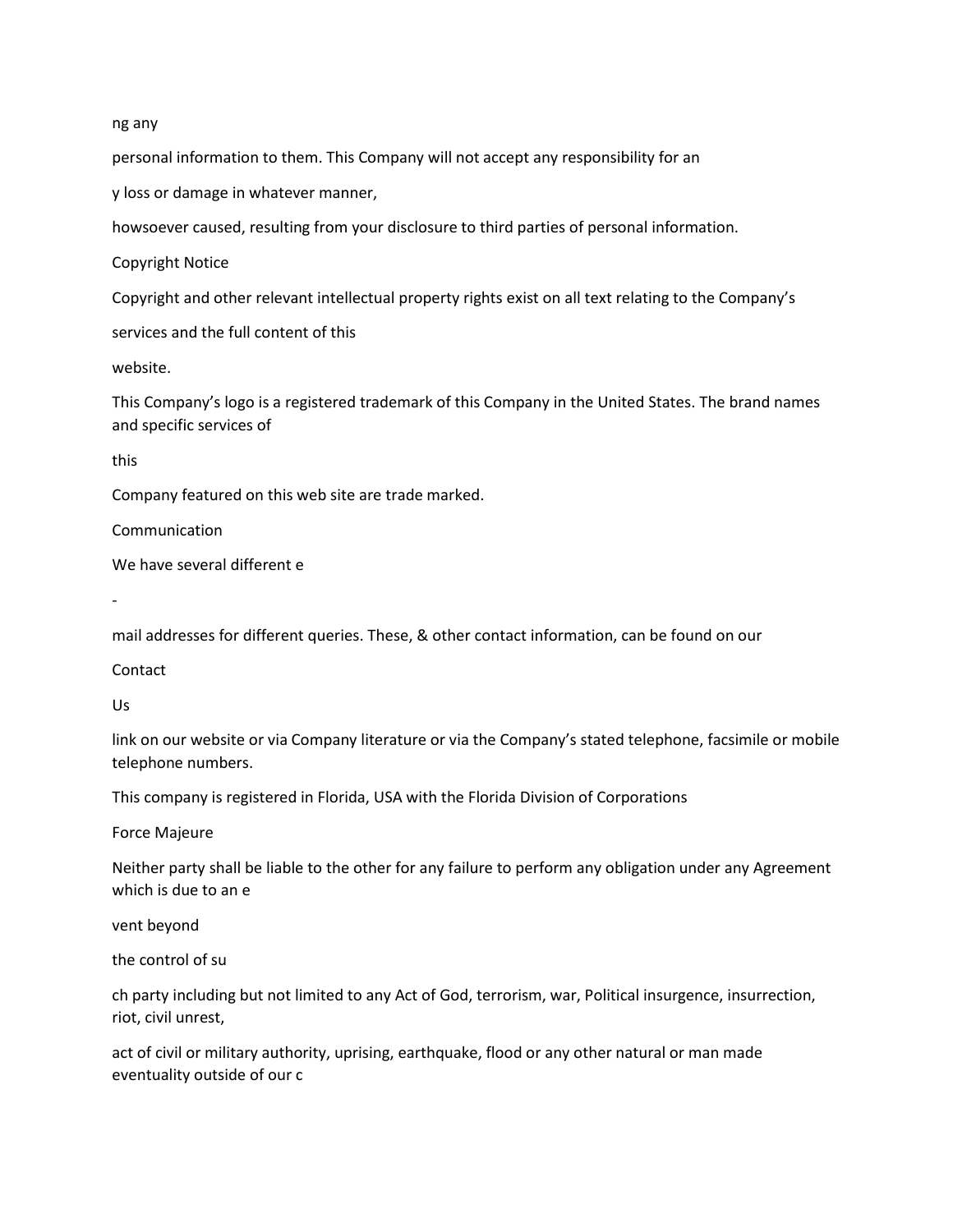ontro

l, which

causes the termination of an agreement or contract entered into, nor which could have been reasonably foreseen. Any Party aff

ected

by such event shall forthwith inform the other Party of the same and shall use all reasonable endeavors to comply wi

th the terms and

conditions of any Agreement contained herein.

Waiver

Failure of either Party to insist upon strict performance of any provision of this or any Agreement or the failure of either

Party to

exercise any right or remedy to which it, he or they

are entitled hereunder shall not constitute a waiver thereof and shall not cause a

diminution of the obligations under this or any Agreement. No waiver of any of the provisions of this or any Agreement shall

be effective

unless it is expressly stated to b

e such and signed by both Parties.

General

The laws of the state of Florida govern these terms and conditions. By accessing this website

[and using our

services/buying our

products]

you consent to these terms and conditions and to the exclusive jurisdicti

on of the US courts in all disputes arising out of

such access. If any of these terms are deemed invalid or unenforceable for any reason (including, but not limited to the excl

usions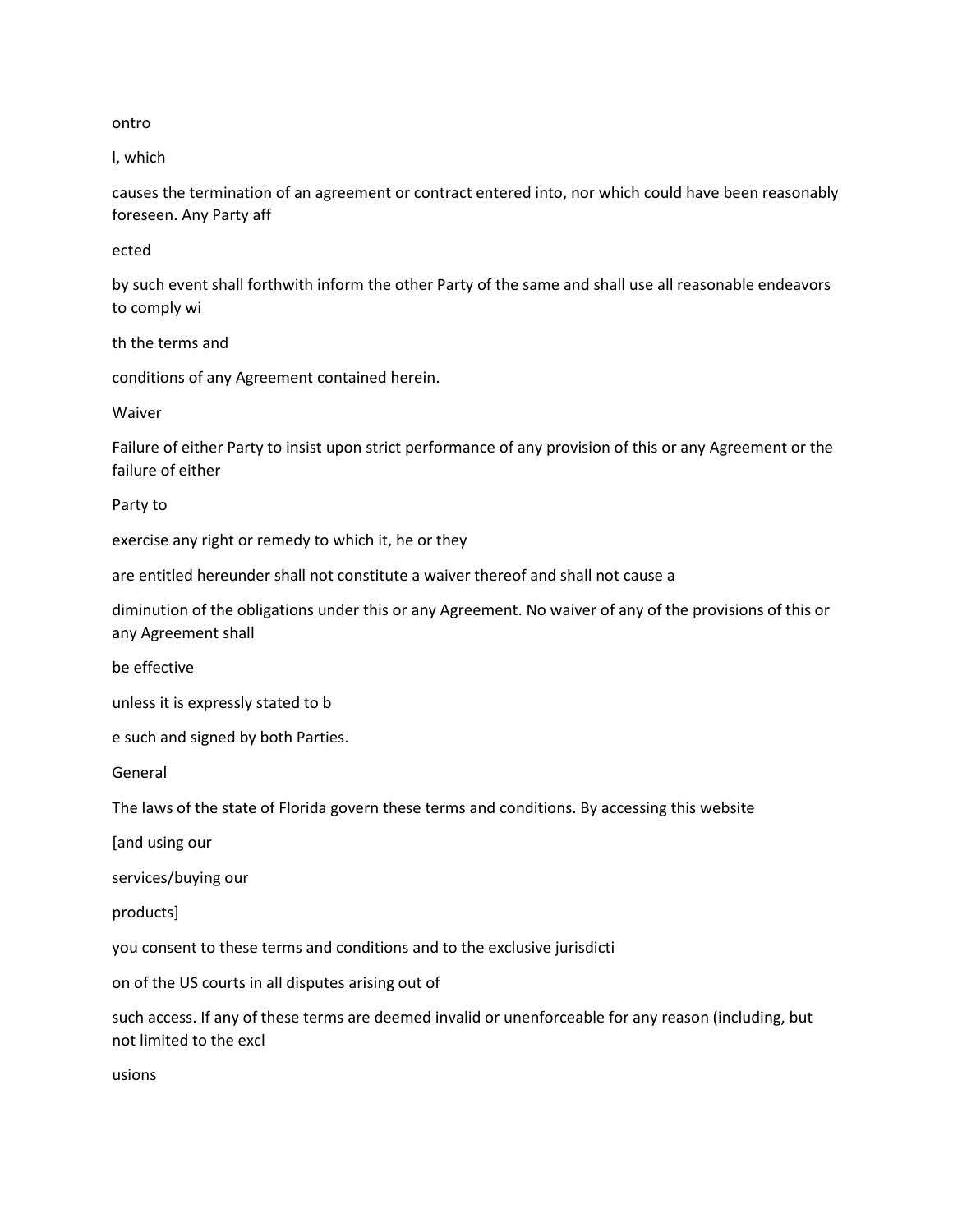and limitations set out above), then the invalid or unenforceable provisi

on will be severed from these terms and the remaining terms

will continue to apply. Failure of the Company to enforce any of the provisions set out in these Terms and Conditions and any

Agreement, or failure to exercise any option to terminate, shall not b

e construed as waiver of such provisions and shall not affect the

validity of these Terms and Conditions or of any Agreement or any part thereof, or the right thereafter to enforce each and e

very

provision. These Terms and Conditions shall not be amended,

modified, varied or supplemented except in writing and signed by

duly authorized representatives of the Company.

Notification of Changes

The Company reserves the right to change these conditions from time to time as it sees fit and your continued use of

the site will

signify your acceptance of any adjustment to these terms. If there are any changes to our privacy policy, we will announce th

at

these changes have been made on our home page and on other key pages on our site. If there are any changes in how

we use our

site customers' Personally Identifiable Information, notification by e

-

mail or postal mail will be made to those affected by this change.

Any changes to our privacy policy will be posted on our web site 30 days prior to these changes taking plac

e. You are therefore

advised to re

-

read this statement on a regular basis